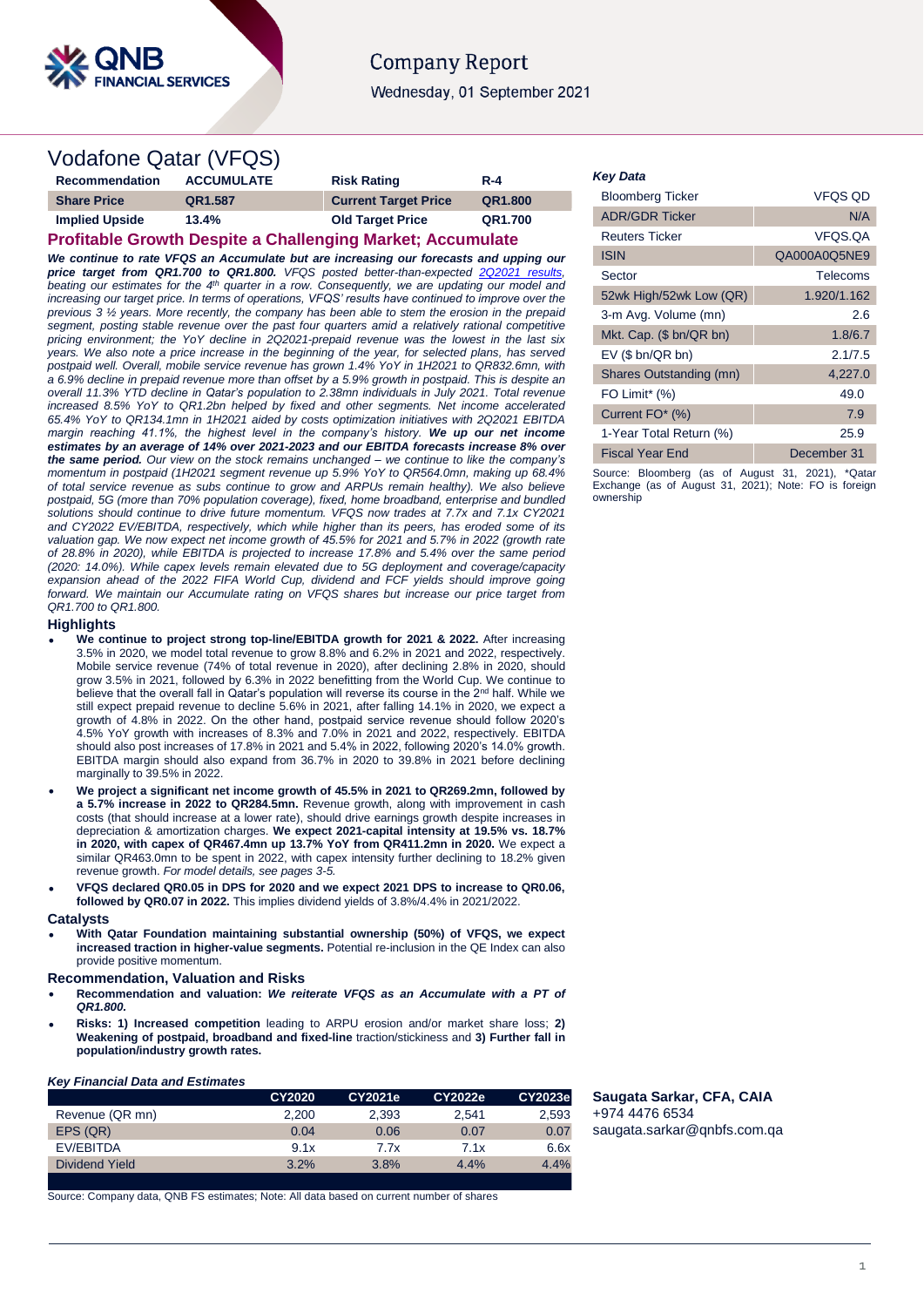# **Estimate Changes**

**We up our net income estimates by an average of 14% over 2021-2023 and our EBITDA forecasts increase 8% over the same period.** Our major income statement changes are detailed below:

## *Key Metrics*

|                                        | CY2020 | <b>CY2021E</b> |                         | <b>CY2022E</b> |                         |       | <b>CY2023E</b> |        |                         |       |
|----------------------------------------|--------|----------------|-------------------------|----------------|-------------------------|-------|----------------|--------|-------------------------|-------|
|                                        |        |                | <b>Current Previous</b> | A              | <b>Current Previous</b> |       | Δ              |        | <b>Current Previous</b> |       |
| <b>Mobile Subscribers (in 000s)</b>    |        |                |                         |                |                         |       |                |        |                         |       |
| Pre-Paid Subs*                         | 1,157  | 1,186          | 1,104                   | 7%             | 1,233                   | 1,115 | 11%            | 1,239  | 1,121                   | 11%   |
| <b>YoY Growth</b>                      | -10%   | 3%             | $-5%$                   |                | 4%                      | 1%    |                | 0%     | 1%                      |       |
| Post-Paid Subs                         | 505    | 536            | 602                     | $-11%$         | 566                     | 620   | $-9%$          | 579    | 632                     | $-8%$ |
| YoY Growth                             | 10%    | 6%             | 19%                     |                | 6%                      | 3%    |                | 2%     | 2%                      |       |
| <b>Total Mobile Subs*</b>              | 1,662  | 1,722          | 1,706                   | 1%             | 1,800                   | 1,735 | 4%             | 1,818  | 1,753                   | 4%    |
| <b>YoY Growth</b>                      | $-4%$  | 4%             | 3%                      |                | 5%                      | 2%    |                | 1%     | 1%                      |       |
| <b>Mobile ARPU (in QR)</b>             |        |                |                         |                |                         |       |                |        |                         |       |
| Pre-Paid ARPU*                         | 39     | 37             | 39                      | $-5%$          | 39                      | 39    | $-1%$          | 37     | 40                      | $-7%$ |
| <b>YoY Growth</b>                      | $-7%$  | $-4%$          | 1%                      |                | 5%                      | 1%    |                | $-5%$  | 1%                      |       |
| Post-Paid ARPU                         | 184    | 185            | 163                     | 14%            | 183                     | 162   | 13%            | 185    | 163                     | 13%   |
| <b>YoY Growth</b>                      | $-6%$  | 0%             | $-12%$                  |                | $-1%$                   | -1%   |                | 1%     | 1%                      |       |
| <b>Blended Mobile ARPU*</b>            | 84     | 84             | 82                      | 3%             | 85                      | 83    | 2%             | 84     | 84                      | 0%    |
| <b>YoY Growth</b>                      | 0%     | 0%             | $-3%$                   |                | 1%                      | 2%    |                | $-1%$  | 1%                      |       |
| Mobile Service Revenue (in QR mn)      |        |                |                         |                |                         |       |                |        |                         |       |
| Pre-Paid Service Revenue               | 563    | 532            | 518                     | 3%             | 557                     | 525   | 6%             | 548    | 534                     | 3%    |
| <b>YoY Growth</b>                      | $-14%$ | $-6%$          | $-8%$                   |                | 5%                      | 1%    |                | $-2%$  | 2%                      |       |
| Post-Paid Service Revenue              | 1,067  | 1,156          | 1,132                   | 2%             | 1,236                   | 1,187 | 4%             | 1,268  | 1,226                   | 3%    |
| <b>YoY Growth</b>                      | 4%     | 8%             | 6%                      |                | 7%                      | 5%    |                | 3%     | 3%                      |       |
| <b>Total Mobile Service Revenue</b>    | 1,630  | 1,687          | 1,650                   | 2%             | 1,793                   | 1,713 | 5%             | 1,816  | 1,760                   | 3%    |
| <b>YoY Growth</b>                      | $-3%$  | 3%             | 1%                      |                | 6%                      | 4%    |                | 1%     | 3%                      |       |
| Other Service Revenue (Incl. Fixed)    | 391    | 515            | 450                     | 15%            | 567                     | 495   | 15%            | 595    | 520                     | 15%   |
| Other Revenue (Incl. Handsets)         | 179    | 190            | 180                     | 6%             | 181                     | 181   | 0%             | 182    | 182                     | 0%    |
| <b>Total Revenue (in QR mn)</b>        | 2,200  | 2,393          | 2,280                   | 5%             | 2,541                   | 2,389 | 6%             | 2,593  | 2,461                   | 5%    |
| <b>YoY Growth</b>                      | 4%     | 9%             | 4%                      |                | 6%                      | 5%    |                | 2%     | 3%                      |       |
| EBITDA (in QR mn)                      | 808    | 952            | 875                     | 9%             | 1,003                   | 921   | 9%             | 1,048  | 972                     | 8%    |
| <b>EBITDA Margin</b>                   | 37%    | 40%            | 38%                     |                | 39%                     | 39%   |                | 40%    | 40%                     |       |
| <b>YoY Growth</b>                      | 14%    | 18%            | 8%                      |                | 5%                      | 5%    |                | 4%     | 6%                      |       |
| Net Income (in QR mn)                  | 185    | 269            | 224                     | 20%            | 285                     | 246   | 16%            | 300    | 276                     | 9%    |
| <b>Net Margin</b>                      | 8%     | 11%            | 10%                     |                | 11%                     | 10%   |                | 12%    | 11%                     |       |
| <b>YoY Growth</b>                      | 29%    | 45%            | 21%                     |                | 6%                      | 10%   |                | 5%     | 12%                     |       |
| Capex (in QR mn)                       | 411    | 467            | 415                     | 13%            | 463                     | 415   | 12%            | 398    | 365                     | 9%    |
| Capex Intensity                        | 19%    | 20%            | 18%                     |                | 18%                     | 17%   |                | 15%    | 15%                     |       |
| YoY Growth                             | $-35%$ | 14%            | 1%                      |                | $-1%$                   | 0%    |                | $-14%$ | $-12%$                  |       |
| Free Cash Flow (in QR mn)              | 182    | 297            | 304                     | $-2%$          | 426                     | 406   | 5%             | 536    | 501                     | $7%$  |
| YoY Growth                             | 0%     | 63%            | 67%                     |                | 44%                     | 34%   |                | 26%    | 23%                     |       |
| Source: Company data, QNB FS estimates |        |                |                         |                |                         |       |                |        |                         |       |

2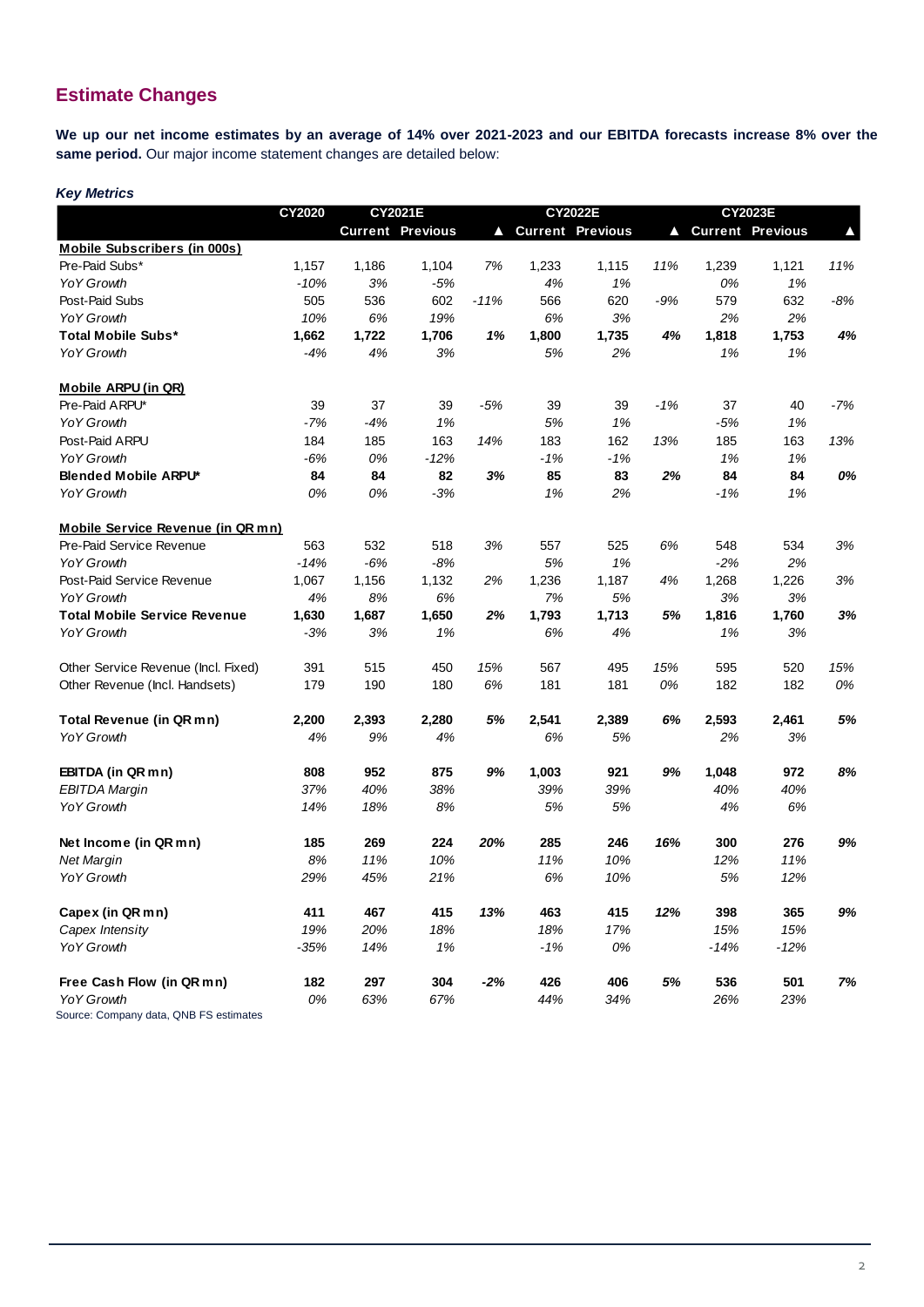## **2Q2021 Results**

**VFQS' net profit jumps 105.2% YoY and 3.1% QoQ in 2Q2021 and exceeds our estimate – Vodafone Qatar's (VFQS) net profit of QR68.1mn in 2Q2021 beat our estimate of QR59.7mn by 14.0%.** This is the fourth consecutive quarterly beat for VFQS and highlights its continued business momentum. This is also the highest quarterly profit recorded in the company's history. Quarterly revenue of QR577.6mn gained 8.7% YoY but was 1.3% lower on a sequential basis; revenue was in-line with our estimate of QR563.1mn (variation of 2.6%) and was helped by continued growth in postpaid, fixed broadband and handset sales in 1H2021. According to the company's press release, service revenue increased by 7.8% YoY to come in at QR1.1bn in 1H2021. The company reported mobile subs of 1.714mn, up 3.9% YoY.

**Reported 2Q2021 EBITDA margin of 41.1% improved vs. 2Q2020's 35.7% and 1Q2021's 40.0%.** Quarterly EBITDA of QR237.3mn grew 25.0% YoY and 1.3% QoQ. Revenue growth exceeded the growth in directs costs, while opex retreated YoY to help drive the improvement in EBITDA/EBITDA margins on a YoY basis. Continued costs optimization also helped EBITDA/EBITDA margins on a sequential basis.

## **Key Metrics & Forecasts**

| CY2017<br>CY2018<br>CY2019<br>CY2020<br><b>CY2021E</b><br><b>CY2022E</b><br><b>CY2023E</b><br><b>CY2024E</b><br><b>CY2025E</b><br><b>Mobile Subscribers (000s)</b><br>Pre-Paid Subs<br>1,071<br>1,325<br>1,279<br>1,157<br>1,186<br>1,233<br>1,239<br>1,245<br>1,247<br>YoY Growth<br>23.7%<br>$(9.6\%)$<br>2.6%<br>3.9%<br>0.5%<br>0.5%<br>0.2%<br>(11.9%)<br>$(3.4\%)$<br>579<br>591<br>592<br>Post-Paid Subs<br>319<br>396<br>458<br>505<br>536<br>566<br><b>YoY Growth</b><br>10.4%<br>6.0%<br>5.8%<br>0.3%<br>24.6%<br>24.0%<br>15.7%<br>2.2%<br>2.1%<br><b>Total Mobile Subs</b><br>1,390<br>1,720<br>1,737<br>1,662<br>1,722<br>1,800<br>1,818<br>1,836<br>1,839<br>23.7%<br>1.0%<br>(4.3%)<br>3.6%<br>4.5%<br>1.0%<br>1.0%<br>0.2%<br>YoY Grow th<br>$(5.6\%)$<br>Mobile ARPU (QR)<br>Pre-Paid ARPU<br>70<br>42<br>37<br>39<br>37<br>37<br>66<br>39<br>36<br><b>YoY Growth</b><br>(36.3%)<br>(7.4%)<br>(4.3%)<br>$(5.0\%)$<br>$(1.0\%)$<br>$(1.0\%)$<br>(12.9%)<br>$(5.8\%)$<br>4.7%<br>Post-Paid ARPU<br>200<br>195<br>184<br>185<br>183<br>185<br>186<br>187<br>203<br><b>YoY Growth</b><br>(1.3%)<br>0.8%<br>0.4%<br>(2.4%)<br>(5.5%)<br>0.3%<br>(1.2%)<br>1.0%<br>0.8%<br><b>Blended Mobile ARPU</b><br>100<br>100<br>84<br>85<br>84<br>84<br>85<br>84<br>84<br>YoY Growth<br>0.3%<br>0.9%<br>(2.8%)<br>0.6%<br>$(16.1\%)$<br>(0.3%)<br>0.7%<br>(1.4%)<br>0.6%<br>Mobile Service Revenue (QR mn)<br>Pre-Paid Service Revenue<br>976<br>855<br>656<br>563<br>532<br>557<br>548<br>545<br>542<br><b>YoY Growth</b><br>(18.9%)<br>(23.2%)<br>$(14.1\%)$<br>(5.6%)<br>4.8%<br>(1.6%)<br>(0.5%)<br>(12.4%)<br>(0.7%)<br>Post-Paid Service Revenue<br>692<br>1,021<br>1,067<br>1,156<br>1,236<br>1,305<br>846<br>1,268<br>1,331<br><b>YoY Growth</b><br>19.8%<br>22.3%<br>20.6%<br>4.5%<br>8.3%<br>7.0%<br>2.6%<br>2.9%<br>2.0%<br>1,630<br>1,687<br>1,851<br><b>Total Mobile Service Revenue</b><br>1,668<br>1,701<br>1,677<br>1,793<br>1,816<br>1,873<br><b>YoY Growth</b><br>2.0%<br>$(1.4\%)$<br>(2.8%)<br>3.5%<br>6.3%<br>1.3%<br>1.9%<br>1.2%<br>$(6.4\%)$<br>Other Service Revenue (Incl. Fixed)<br>184<br>202<br>272<br>391<br>515<br>567<br>595<br>613<br>625<br>197<br>176<br>179<br>190<br>181<br>182<br>183<br>184<br>Other Revenue (Incl. Handsets)<br>146<br><b>Total Revenue (QR mn)</b><br>1,998<br>2,101<br>2,125<br>2,200<br>2,393<br>2,541<br>2,593<br>2,647<br>2,682<br><b>YoY Growth</b><br>5.1%<br>1.1%<br>3.5%<br>8.8%<br>6.2%<br>2.1%<br>2.1%<br>1.3%<br>(2.9%<br>538<br>584<br>709<br>808<br>952<br>1,003<br>EBITDA (QR mn)<br>1,048<br>1,094<br>1,125<br>36.7%<br><b>EBITDA Margin</b><br>26.9%<br>27.8%<br>33.4%<br>39.8%<br>39.5%<br>40.4%<br>41.3%<br>42.0%<br><b>YoY Growth</b><br>16.0%<br>8.5%<br>21.4%<br>14.0%<br>17.8%<br>5.4%<br>4.5%<br>4.4%<br>2.8%<br>118<br>144<br>185<br>269<br>285<br>300<br>321<br>328<br>Net Income (QR mn)<br>(256)<br>11.2%<br>11.6%<br>12.1%<br>12.2%<br>Net Margin<br>(12.8%)<br>5.6%<br>6.8%<br>8.4%<br>11.3%<br>YoY Growth<br>N/M<br>7.1%<br>(31.6%)<br>22.0%<br>28.8%<br>45.5%<br>5.7%<br>5.4%<br>2.3%<br>489<br>411<br>467<br>Capex (QR mn)<br>368<br>637<br>463<br>398<br>348<br>328<br>Capex Intensity<br>18.4%<br>23.3%<br>30.0%<br>18.7%<br>19.5%<br>18.2%<br>15.3%<br>13.1%<br>12.2%<br>YoY Growth<br>10.9%<br>(35.5%)<br>13.7%<br>$(0.9\%)$<br>$(14.0\%)$<br>(5.7%)<br>32.8%<br>30.3%<br>(12.6%) | <b>Key Metrics</b> |  |  |  |  |  |
|----------------------------------------------------------------------------------------------------------------------------------------------------------------------------------------------------------------------------------------------------------------------------------------------------------------------------------------------------------------------------------------------------------------------------------------------------------------------------------------------------------------------------------------------------------------------------------------------------------------------------------------------------------------------------------------------------------------------------------------------------------------------------------------------------------------------------------------------------------------------------------------------------------------------------------------------------------------------------------------------------------------------------------------------------------------------------------------------------------------------------------------------------------------------------------------------------------------------------------------------------------------------------------------------------------------------------------------------------------------------------------------------------------------------------------------------------------------------------------------------------------------------------------------------------------------------------------------------------------------------------------------------------------------------------------------------------------------------------------------------------------------------------------------------------------------------------------------------------------------------------------------------------------------------------------------------------------------------------------------------------------------------------------------------------------------------------------------------------------------------------------------------------------------------------------------------------------------------------------------------------------------------------------------------------------------------------------------------------------------------------------------------------------------------------------------------------------------------------------------------------------------------------------------------------------------------------------------------------------------------------------------------------------------------------------------------------------------------------------------------------------------------------------------------------------------------------------------------------------------------------------------------------------------------------------------------------------------------------------------------------------------------------------------------------------------------------------------------------------------------------------------------------------------------------------------------------------------------------------------------------------------------------------------------------------------------------------------------------------------------------------|--------------------|--|--|--|--|--|
|                                                                                                                                                                                                                                                                                                                                                                                                                                                                                                                                                                                                                                                                                                                                                                                                                                                                                                                                                                                                                                                                                                                                                                                                                                                                                                                                                                                                                                                                                                                                                                                                                                                                                                                                                                                                                                                                                                                                                                                                                                                                                                                                                                                                                                                                                                                                                                                                                                                                                                                                                                                                                                                                                                                                                                                                                                                                                                                                                                                                                                                                                                                                                                                                                                                                                                                                                                                  |                    |  |  |  |  |  |
|                                                                                                                                                                                                                                                                                                                                                                                                                                                                                                                                                                                                                                                                                                                                                                                                                                                                                                                                                                                                                                                                                                                                                                                                                                                                                                                                                                                                                                                                                                                                                                                                                                                                                                                                                                                                                                                                                                                                                                                                                                                                                                                                                                                                                                                                                                                                                                                                                                                                                                                                                                                                                                                                                                                                                                                                                                                                                                                                                                                                                                                                                                                                                                                                                                                                                                                                                                                  |                    |  |  |  |  |  |
|                                                                                                                                                                                                                                                                                                                                                                                                                                                                                                                                                                                                                                                                                                                                                                                                                                                                                                                                                                                                                                                                                                                                                                                                                                                                                                                                                                                                                                                                                                                                                                                                                                                                                                                                                                                                                                                                                                                                                                                                                                                                                                                                                                                                                                                                                                                                                                                                                                                                                                                                                                                                                                                                                                                                                                                                                                                                                                                                                                                                                                                                                                                                                                                                                                                                                                                                                                                  |                    |  |  |  |  |  |
|                                                                                                                                                                                                                                                                                                                                                                                                                                                                                                                                                                                                                                                                                                                                                                                                                                                                                                                                                                                                                                                                                                                                                                                                                                                                                                                                                                                                                                                                                                                                                                                                                                                                                                                                                                                                                                                                                                                                                                                                                                                                                                                                                                                                                                                                                                                                                                                                                                                                                                                                                                                                                                                                                                                                                                                                                                                                                                                                                                                                                                                                                                                                                                                                                                                                                                                                                                                  |                    |  |  |  |  |  |
|                                                                                                                                                                                                                                                                                                                                                                                                                                                                                                                                                                                                                                                                                                                                                                                                                                                                                                                                                                                                                                                                                                                                                                                                                                                                                                                                                                                                                                                                                                                                                                                                                                                                                                                                                                                                                                                                                                                                                                                                                                                                                                                                                                                                                                                                                                                                                                                                                                                                                                                                                                                                                                                                                                                                                                                                                                                                                                                                                                                                                                                                                                                                                                                                                                                                                                                                                                                  |                    |  |  |  |  |  |
|                                                                                                                                                                                                                                                                                                                                                                                                                                                                                                                                                                                                                                                                                                                                                                                                                                                                                                                                                                                                                                                                                                                                                                                                                                                                                                                                                                                                                                                                                                                                                                                                                                                                                                                                                                                                                                                                                                                                                                                                                                                                                                                                                                                                                                                                                                                                                                                                                                                                                                                                                                                                                                                                                                                                                                                                                                                                                                                                                                                                                                                                                                                                                                                                                                                                                                                                                                                  |                    |  |  |  |  |  |
|                                                                                                                                                                                                                                                                                                                                                                                                                                                                                                                                                                                                                                                                                                                                                                                                                                                                                                                                                                                                                                                                                                                                                                                                                                                                                                                                                                                                                                                                                                                                                                                                                                                                                                                                                                                                                                                                                                                                                                                                                                                                                                                                                                                                                                                                                                                                                                                                                                                                                                                                                                                                                                                                                                                                                                                                                                                                                                                                                                                                                                                                                                                                                                                                                                                                                                                                                                                  |                    |  |  |  |  |  |
|                                                                                                                                                                                                                                                                                                                                                                                                                                                                                                                                                                                                                                                                                                                                                                                                                                                                                                                                                                                                                                                                                                                                                                                                                                                                                                                                                                                                                                                                                                                                                                                                                                                                                                                                                                                                                                                                                                                                                                                                                                                                                                                                                                                                                                                                                                                                                                                                                                                                                                                                                                                                                                                                                                                                                                                                                                                                                                                                                                                                                                                                                                                                                                                                                                                                                                                                                                                  |                    |  |  |  |  |  |
|                                                                                                                                                                                                                                                                                                                                                                                                                                                                                                                                                                                                                                                                                                                                                                                                                                                                                                                                                                                                                                                                                                                                                                                                                                                                                                                                                                                                                                                                                                                                                                                                                                                                                                                                                                                                                                                                                                                                                                                                                                                                                                                                                                                                                                                                                                                                                                                                                                                                                                                                                                                                                                                                                                                                                                                                                                                                                                                                                                                                                                                                                                                                                                                                                                                                                                                                                                                  |                    |  |  |  |  |  |
|                                                                                                                                                                                                                                                                                                                                                                                                                                                                                                                                                                                                                                                                                                                                                                                                                                                                                                                                                                                                                                                                                                                                                                                                                                                                                                                                                                                                                                                                                                                                                                                                                                                                                                                                                                                                                                                                                                                                                                                                                                                                                                                                                                                                                                                                                                                                                                                                                                                                                                                                                                                                                                                                                                                                                                                                                                                                                                                                                                                                                                                                                                                                                                                                                                                                                                                                                                                  |                    |  |  |  |  |  |
|                                                                                                                                                                                                                                                                                                                                                                                                                                                                                                                                                                                                                                                                                                                                                                                                                                                                                                                                                                                                                                                                                                                                                                                                                                                                                                                                                                                                                                                                                                                                                                                                                                                                                                                                                                                                                                                                                                                                                                                                                                                                                                                                                                                                                                                                                                                                                                                                                                                                                                                                                                                                                                                                                                                                                                                                                                                                                                                                                                                                                                                                                                                                                                                                                                                                                                                                                                                  |                    |  |  |  |  |  |
|                                                                                                                                                                                                                                                                                                                                                                                                                                                                                                                                                                                                                                                                                                                                                                                                                                                                                                                                                                                                                                                                                                                                                                                                                                                                                                                                                                                                                                                                                                                                                                                                                                                                                                                                                                                                                                                                                                                                                                                                                                                                                                                                                                                                                                                                                                                                                                                                                                                                                                                                                                                                                                                                                                                                                                                                                                                                                                                                                                                                                                                                                                                                                                                                                                                                                                                                                                                  |                    |  |  |  |  |  |
|                                                                                                                                                                                                                                                                                                                                                                                                                                                                                                                                                                                                                                                                                                                                                                                                                                                                                                                                                                                                                                                                                                                                                                                                                                                                                                                                                                                                                                                                                                                                                                                                                                                                                                                                                                                                                                                                                                                                                                                                                                                                                                                                                                                                                                                                                                                                                                                                                                                                                                                                                                                                                                                                                                                                                                                                                                                                                                                                                                                                                                                                                                                                                                                                                                                                                                                                                                                  |                    |  |  |  |  |  |
|                                                                                                                                                                                                                                                                                                                                                                                                                                                                                                                                                                                                                                                                                                                                                                                                                                                                                                                                                                                                                                                                                                                                                                                                                                                                                                                                                                                                                                                                                                                                                                                                                                                                                                                                                                                                                                                                                                                                                                                                                                                                                                                                                                                                                                                                                                                                                                                                                                                                                                                                                                                                                                                                                                                                                                                                                                                                                                                                                                                                                                                                                                                                                                                                                                                                                                                                                                                  |                    |  |  |  |  |  |
|                                                                                                                                                                                                                                                                                                                                                                                                                                                                                                                                                                                                                                                                                                                                                                                                                                                                                                                                                                                                                                                                                                                                                                                                                                                                                                                                                                                                                                                                                                                                                                                                                                                                                                                                                                                                                                                                                                                                                                                                                                                                                                                                                                                                                                                                                                                                                                                                                                                                                                                                                                                                                                                                                                                                                                                                                                                                                                                                                                                                                                                                                                                                                                                                                                                                                                                                                                                  |                    |  |  |  |  |  |
|                                                                                                                                                                                                                                                                                                                                                                                                                                                                                                                                                                                                                                                                                                                                                                                                                                                                                                                                                                                                                                                                                                                                                                                                                                                                                                                                                                                                                                                                                                                                                                                                                                                                                                                                                                                                                                                                                                                                                                                                                                                                                                                                                                                                                                                                                                                                                                                                                                                                                                                                                                                                                                                                                                                                                                                                                                                                                                                                                                                                                                                                                                                                                                                                                                                                                                                                                                                  |                    |  |  |  |  |  |
|                                                                                                                                                                                                                                                                                                                                                                                                                                                                                                                                                                                                                                                                                                                                                                                                                                                                                                                                                                                                                                                                                                                                                                                                                                                                                                                                                                                                                                                                                                                                                                                                                                                                                                                                                                                                                                                                                                                                                                                                                                                                                                                                                                                                                                                                                                                                                                                                                                                                                                                                                                                                                                                                                                                                                                                                                                                                                                                                                                                                                                                                                                                                                                                                                                                                                                                                                                                  |                    |  |  |  |  |  |
|                                                                                                                                                                                                                                                                                                                                                                                                                                                                                                                                                                                                                                                                                                                                                                                                                                                                                                                                                                                                                                                                                                                                                                                                                                                                                                                                                                                                                                                                                                                                                                                                                                                                                                                                                                                                                                                                                                                                                                                                                                                                                                                                                                                                                                                                                                                                                                                                                                                                                                                                                                                                                                                                                                                                                                                                                                                                                                                                                                                                                                                                                                                                                                                                                                                                                                                                                                                  |                    |  |  |  |  |  |
|                                                                                                                                                                                                                                                                                                                                                                                                                                                                                                                                                                                                                                                                                                                                                                                                                                                                                                                                                                                                                                                                                                                                                                                                                                                                                                                                                                                                                                                                                                                                                                                                                                                                                                                                                                                                                                                                                                                                                                                                                                                                                                                                                                                                                                                                                                                                                                                                                                                                                                                                                                                                                                                                                                                                                                                                                                                                                                                                                                                                                                                                                                                                                                                                                                                                                                                                                                                  |                    |  |  |  |  |  |
|                                                                                                                                                                                                                                                                                                                                                                                                                                                                                                                                                                                                                                                                                                                                                                                                                                                                                                                                                                                                                                                                                                                                                                                                                                                                                                                                                                                                                                                                                                                                                                                                                                                                                                                                                                                                                                                                                                                                                                                                                                                                                                                                                                                                                                                                                                                                                                                                                                                                                                                                                                                                                                                                                                                                                                                                                                                                                                                                                                                                                                                                                                                                                                                                                                                                                                                                                                                  |                    |  |  |  |  |  |
|                                                                                                                                                                                                                                                                                                                                                                                                                                                                                                                                                                                                                                                                                                                                                                                                                                                                                                                                                                                                                                                                                                                                                                                                                                                                                                                                                                                                                                                                                                                                                                                                                                                                                                                                                                                                                                                                                                                                                                                                                                                                                                                                                                                                                                                                                                                                                                                                                                                                                                                                                                                                                                                                                                                                                                                                                                                                                                                                                                                                                                                                                                                                                                                                                                                                                                                                                                                  |                    |  |  |  |  |  |
|                                                                                                                                                                                                                                                                                                                                                                                                                                                                                                                                                                                                                                                                                                                                                                                                                                                                                                                                                                                                                                                                                                                                                                                                                                                                                                                                                                                                                                                                                                                                                                                                                                                                                                                                                                                                                                                                                                                                                                                                                                                                                                                                                                                                                                                                                                                                                                                                                                                                                                                                                                                                                                                                                                                                                                                                                                                                                                                                                                                                                                                                                                                                                                                                                                                                                                                                                                                  |                    |  |  |  |  |  |
|                                                                                                                                                                                                                                                                                                                                                                                                                                                                                                                                                                                                                                                                                                                                                                                                                                                                                                                                                                                                                                                                                                                                                                                                                                                                                                                                                                                                                                                                                                                                                                                                                                                                                                                                                                                                                                                                                                                                                                                                                                                                                                                                                                                                                                                                                                                                                                                                                                                                                                                                                                                                                                                                                                                                                                                                                                                                                                                                                                                                                                                                                                                                                                                                                                                                                                                                                                                  |                    |  |  |  |  |  |
|                                                                                                                                                                                                                                                                                                                                                                                                                                                                                                                                                                                                                                                                                                                                                                                                                                                                                                                                                                                                                                                                                                                                                                                                                                                                                                                                                                                                                                                                                                                                                                                                                                                                                                                                                                                                                                                                                                                                                                                                                                                                                                                                                                                                                                                                                                                                                                                                                                                                                                                                                                                                                                                                                                                                                                                                                                                                                                                                                                                                                                                                                                                                                                                                                                                                                                                                                                                  |                    |  |  |  |  |  |
|                                                                                                                                                                                                                                                                                                                                                                                                                                                                                                                                                                                                                                                                                                                                                                                                                                                                                                                                                                                                                                                                                                                                                                                                                                                                                                                                                                                                                                                                                                                                                                                                                                                                                                                                                                                                                                                                                                                                                                                                                                                                                                                                                                                                                                                                                                                                                                                                                                                                                                                                                                                                                                                                                                                                                                                                                                                                                                                                                                                                                                                                                                                                                                                                                                                                                                                                                                                  |                    |  |  |  |  |  |
|                                                                                                                                                                                                                                                                                                                                                                                                                                                                                                                                                                                                                                                                                                                                                                                                                                                                                                                                                                                                                                                                                                                                                                                                                                                                                                                                                                                                                                                                                                                                                                                                                                                                                                                                                                                                                                                                                                                                                                                                                                                                                                                                                                                                                                                                                                                                                                                                                                                                                                                                                                                                                                                                                                                                                                                                                                                                                                                                                                                                                                                                                                                                                                                                                                                                                                                                                                                  |                    |  |  |  |  |  |
|                                                                                                                                                                                                                                                                                                                                                                                                                                                                                                                                                                                                                                                                                                                                                                                                                                                                                                                                                                                                                                                                                                                                                                                                                                                                                                                                                                                                                                                                                                                                                                                                                                                                                                                                                                                                                                                                                                                                                                                                                                                                                                                                                                                                                                                                                                                                                                                                                                                                                                                                                                                                                                                                                                                                                                                                                                                                                                                                                                                                                                                                                                                                                                                                                                                                                                                                                                                  |                    |  |  |  |  |  |
|                                                                                                                                                                                                                                                                                                                                                                                                                                                                                                                                                                                                                                                                                                                                                                                                                                                                                                                                                                                                                                                                                                                                                                                                                                                                                                                                                                                                                                                                                                                                                                                                                                                                                                                                                                                                                                                                                                                                                                                                                                                                                                                                                                                                                                                                                                                                                                                                                                                                                                                                                                                                                                                                                                                                                                                                                                                                                                                                                                                                                                                                                                                                                                                                                                                                                                                                                                                  |                    |  |  |  |  |  |
|                                                                                                                                                                                                                                                                                                                                                                                                                                                                                                                                                                                                                                                                                                                                                                                                                                                                                                                                                                                                                                                                                                                                                                                                                                                                                                                                                                                                                                                                                                                                                                                                                                                                                                                                                                                                                                                                                                                                                                                                                                                                                                                                                                                                                                                                                                                                                                                                                                                                                                                                                                                                                                                                                                                                                                                                                                                                                                                                                                                                                                                                                                                                                                                                                                                                                                                                                                                  |                    |  |  |  |  |  |
|                                                                                                                                                                                                                                                                                                                                                                                                                                                                                                                                                                                                                                                                                                                                                                                                                                                                                                                                                                                                                                                                                                                                                                                                                                                                                                                                                                                                                                                                                                                                                                                                                                                                                                                                                                                                                                                                                                                                                                                                                                                                                                                                                                                                                                                                                                                                                                                                                                                                                                                                                                                                                                                                                                                                                                                                                                                                                                                                                                                                                                                                                                                                                                                                                                                                                                                                                                                  |                    |  |  |  |  |  |
|                                                                                                                                                                                                                                                                                                                                                                                                                                                                                                                                                                                                                                                                                                                                                                                                                                                                                                                                                                                                                                                                                                                                                                                                                                                                                                                                                                                                                                                                                                                                                                                                                                                                                                                                                                                                                                                                                                                                                                                                                                                                                                                                                                                                                                                                                                                                                                                                                                                                                                                                                                                                                                                                                                                                                                                                                                                                                                                                                                                                                                                                                                                                                                                                                                                                                                                                                                                  |                    |  |  |  |  |  |
|                                                                                                                                                                                                                                                                                                                                                                                                                                                                                                                                                                                                                                                                                                                                                                                                                                                                                                                                                                                                                                                                                                                                                                                                                                                                                                                                                                                                                                                                                                                                                                                                                                                                                                                                                                                                                                                                                                                                                                                                                                                                                                                                                                                                                                                                                                                                                                                                                                                                                                                                                                                                                                                                                                                                                                                                                                                                                                                                                                                                                                                                                                                                                                                                                                                                                                                                                                                  |                    |  |  |  |  |  |
|                                                                                                                                                                                                                                                                                                                                                                                                                                                                                                                                                                                                                                                                                                                                                                                                                                                                                                                                                                                                                                                                                                                                                                                                                                                                                                                                                                                                                                                                                                                                                                                                                                                                                                                                                                                                                                                                                                                                                                                                                                                                                                                                                                                                                                                                                                                                                                                                                                                                                                                                                                                                                                                                                                                                                                                                                                                                                                                                                                                                                                                                                                                                                                                                                                                                                                                                                                                  |                    |  |  |  |  |  |
|                                                                                                                                                                                                                                                                                                                                                                                                                                                                                                                                                                                                                                                                                                                                                                                                                                                                                                                                                                                                                                                                                                                                                                                                                                                                                                                                                                                                                                                                                                                                                                                                                                                                                                                                                                                                                                                                                                                                                                                                                                                                                                                                                                                                                                                                                                                                                                                                                                                                                                                                                                                                                                                                                                                                                                                                                                                                                                                                                                                                                                                                                                                                                                                                                                                                                                                                                                                  |                    |  |  |  |  |  |
|                                                                                                                                                                                                                                                                                                                                                                                                                                                                                                                                                                                                                                                                                                                                                                                                                                                                                                                                                                                                                                                                                                                                                                                                                                                                                                                                                                                                                                                                                                                                                                                                                                                                                                                                                                                                                                                                                                                                                                                                                                                                                                                                                                                                                                                                                                                                                                                                                                                                                                                                                                                                                                                                                                                                                                                                                                                                                                                                                                                                                                                                                                                                                                                                                                                                                                                                                                                  |                    |  |  |  |  |  |

Source: Company data, QNB FS estimates; Effective Jan. 1, 2019, VFQS adopted a new definition of prepaid subs aligning it more closely to customer definition of ITU and CRA, which would act to increase prepaid subs by 303k lowering prepaid and overall blended ARPU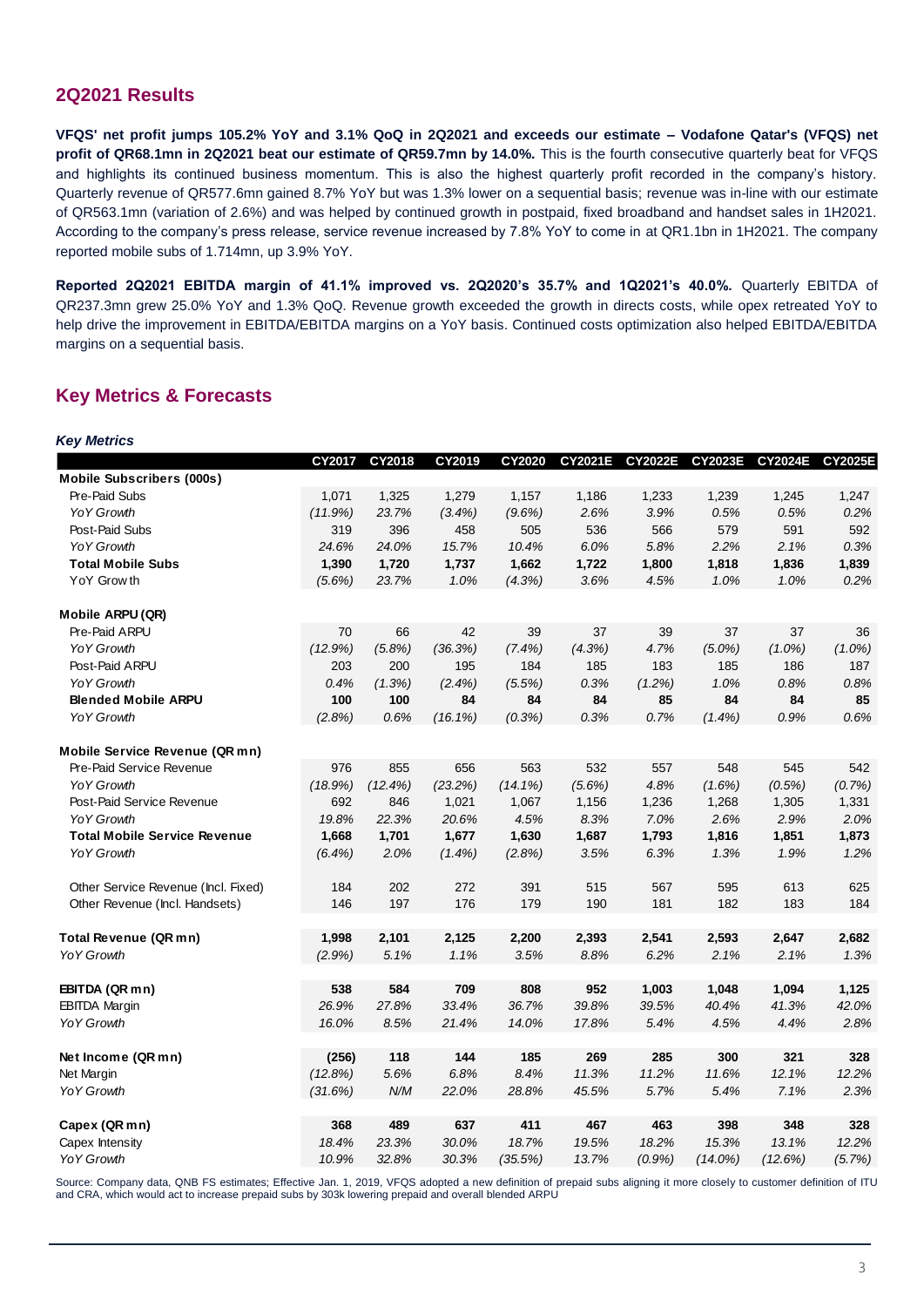# **Ratio Analysis**

## *Key Ratios and Valuation Metrics*

| <b>Growth Rates</b>              | CY2017     | CY2018     | CY2019   | CY2020  | <b>CY2021E</b> | <b>CY2022E</b> | CY2023E | <b>CY2024E</b> | <b>CY2025E</b> |
|----------------------------------|------------|------------|----------|---------|----------------|----------------|---------|----------------|----------------|
|                                  |            |            |          |         |                |                |         |                |                |
| Revenue                          | $-2.9%$    | 5.1%       | 1.1%     | 3.5%    | 8.8%           | 6.2%           | 2.1%    | 2.1%           | 1.3%           |
| Gross Profit                     | 1.3%       | 2.9%       | 0.3%     | 9.1%    | 11.0%          | 6.5%           | 2.8%    | 2.8%           | 1.6%           |
| <b>EBIT</b>                      | 33.5%      | <b>N/M</b> | 38.6%    | 22.0%   | 25.9%          | 3.6%           | 3.3%    | 4.6%           | 0.8%           |
| <b>EBITDA</b>                    | 16.0%      | 8.5%       | 21.4%    | 14.0%   | 17.8%          | 5.4%           | 4.5%    | 4.4%           | 2.8%           |
| Net Income                       | 31.6%      | <b>N/M</b> | 22.0%    | 28.8%   | 45.5%          | 5.7%           | 5.4%    | 7.1%           | 2.3%           |
| DPS                              |            |            | 0.0%     | 0.0%    | 20.0%          | 16.7%          | 0.0%    | 14.3%          | 0.0%           |
| <b>CFPS</b>                      | 29.6%      | 43.7%      | 2.7%     | $-7.6%$ | 16.0%          | 13.9%          | 5.1%    | 0.5%           | 2.6%           |
| <b>FCPS</b>                      | 158.8%     | 80.7%      | $-19.3%$ | 0.1%    | 63.0%          | 43.5%          | 25.8%   | 10.3%          | 7.5%           |
| <b>Operating Ratios</b>          |            |            |          |         |                |                |         |                |                |
| Gross Margin                     | 64.0%      | 62.6%      | 62.1%    | 65.5%   | 66.8%          | 67.0%          | 67.5%   | 67.9%          | 68.1%          |
| <b>EBIT Margin</b>               | (11.2%)    | 7.6%       | 10.4%    | 12.2%   | 14.2%          | 13.8%          | 14.0%   | 14.3%          | 14.2%          |
| <b>EBITDA Margin</b>             | 26.9%      | 27.8%      | 33.4%    | 36.7%   | 39.8%          | 39.5%          | 40.4%   | 41.3%          | 42.0%          |
| Net Margin                       | (12.8%)    | 5.6%       | 6.8%     | 8.4%    | 11.3%          | 11.2%          | 11.6%   | 12.1%          | 12.2%          |
| Capex Intensity                  | 18.4%      | 23.3%      | 30.0%    | 18.7%   | 19.5%          | 18.2%          | 15.3%   | 13.1%          | 12.2%          |
| <b>Finance Ratios</b>            |            |            |          |         |                |                |         |                |                |
| Debt - Equity Ratio              | 18.3%      | 17.9%      | 18.1%    | 18.3%   | 18.4%          | 16.0%          | 11.5%   | 7.0%           | 5.4%           |
| Net Debt - Equity Ratio          | 13.9%      | 9.1%       | 11.4%    | 14.4%   | 12.9%          | 9.8%           | 5.2%    | (0.7%          | (6.8%)         |
| Net Debt-to-Capital              | 12.2%      | 8.4%       | 10.3%    | 12.6%   | 11.4%          | 8.9%           | 5.0%    | (0.7%          | (7.3%)         |
| Cash Interest Coverage           | 18.1x      | 16.7x      | 11.4x    | 12.5x   | 23.8x          | 28.0x          | 34.3x   | 46.4x          | 59.8x          |
| Ave. Effective Borrow ing rate % | 3.6%       | 4.3%       | 7.6%     | 7.9%    | 4.8%           | 4.9%           | 5.8%    | 7.4%           | 7.7%           |
| <b>Return Ratios</b>             |            |            |          |         |                |                |         |                |                |
| <b>ROIC</b>                      | (4.2%)     | 2.9%       | 3.8%     | 4.7%    | 5.7%           | 6.0%           | 6.5%    | 7.0%           | 7.2%           |
| <b>ROE</b>                       | $(5.7\%)$  | 2.6%       | 3.2%     | 4.1%    | 5.9%           | 6.2%           | 6.6%    | 7.0%           | 7.2%           |
| <b>ROA</b>                       | $(4.1\%)$  | 1.8%       | 2.0%     | 2.7%    | 3.9%           | 4.1%           | 4.5%    | 4.9%           | 5.1%           |
| Dividend Payout %                |            | 179.4%     | 147.1%   | 114.2%  | 94.2%          | 104.0%         | 98.7%   | 105.3%         | 102.9%         |
| Valuation                        |            |            |          |         |                |                |         |                |                |
| EV/Sales                         | 3.7x       | 3.4x       | 3.4x     | 3.3x    | 3.0x           | 2.8x           | 2.7x    | 2.5x           | 2.4x           |
| EV/EBITDA                        | 13.6x      | 12.2x      | 10.2x    | 9.1x    | 7.7x           | 7.1x           | 6.6x    | 6.1x           | 5.7x           |
| EV/EBIT                          | <b>N/M</b> | 44.8x      | 32.8x    | 27.3x   | 21.5x          | 20.4x          | 19.2x   | 17.6x          | 16.7x          |
| P/E                              | <b>N/M</b> | 57.0x      | 46.7x    | 36.2x   | 24.9x          | 23.6x          | 22.4x   | 20.9x          | 20.4x          |
| P/BV                             | 1.5x       | 1.5x       | 1.5x     | 1.5x    | 1.5x           | 1.5x           | 1.5x    | 1.5x           | 1.5x           |
| Dividend Yield                   | 0.0%       | 3.2%       | 3.2%     | 3.2%    | 3.8%           | 4.4%           | 4.4%    | 5.0%           | 5.0%           |
| <b>FCF Yield</b>                 | 1.9%       | 3.4%       | 2.7%     | 2.7%    | 4.4%           | 6.3%           | 8.0%    | 8.8%           | 9.5%           |
| <b>Liquidity Ratios</b>          |            |            |          |         |                |                |         |                |                |
| <b>Current Ratio</b>             | 0.7x       | 0.4x       | 0.6x     | 0.4x    | 0.5x           | 0.5x           | 0.5x    | 0.7x           | 0.8x           |
| <b>Quick Ratio</b>               | 0.6x       | 0.4x       | 0.6x     | 0.4x    | 0.5x           | 0.5x           | 0.5x    | 0.6x           | 0.8x           |

Source: Company data, QNB FS estimates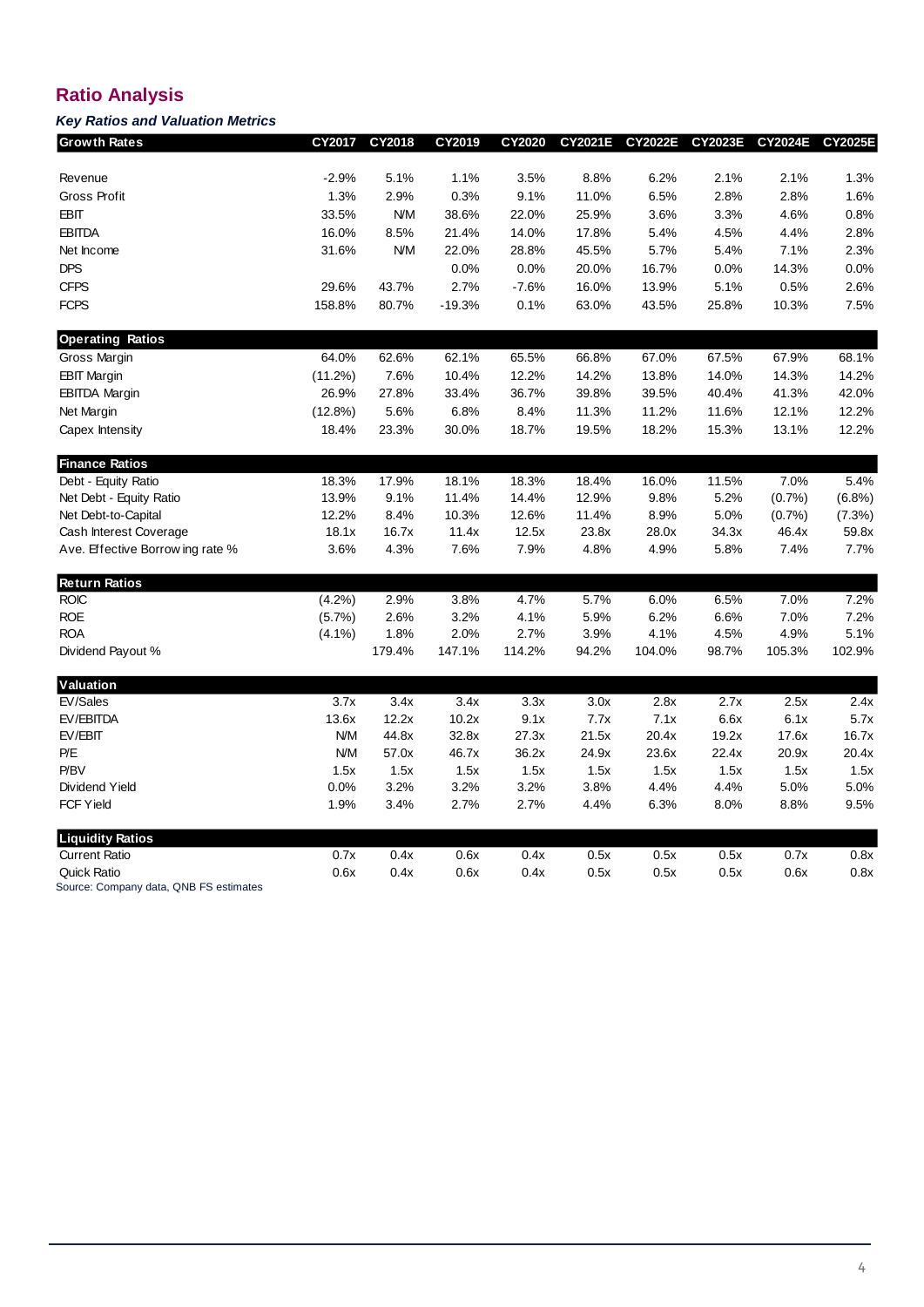# **Detailed Financial Statements**

| Income Statement (In QR mn)    | <b>CY2017</b>  | <b>CY2018</b> | <b>CY2019</b>  | <b>CY2020</b>  | <b>CY2021e</b> | <b>CY2022e</b> | <b>CY2023e</b> | <b>CY2024e</b> |
|--------------------------------|----------------|---------------|----------------|----------------|----------------|----------------|----------------|----------------|
| Revenue                        | 1,998          | 2,101         | 2,125          | 2,200          | 2,393          | 2,541          | 2,593          | 2,647          |
| <b>Direct Costs</b>            | (719)          | (785)         | (805)          | (759)          | (794)          | (840)          | (844)          | (848)          |
| <b>Gross Profit</b>            | 1,279          | 1,316         | 1,320          | 1,440          | 1,598          | 1,702          | 1,750          | 1,798          |
| Other Expenses, Excluding D&A  | (741)          | (732)         | (611)          | (632)          | (646)          | (699)          | (702)          | (704)          |
| <b>EBITDA</b>                  | 538            | 584           | 709            | 808            | 952            | 1,003          | 1,048          | 1,094          |
| Depreciation & Amortization    | (762)          | (425)         | (488)          | (539)          | (613)          | (652)          | (685)          | (715)          |
| <b>EBIT</b>                    | (224)          | 159           | 221            | 269            | 339            | 351            | 363            | 379            |
| Interest Income                | $\overline{2}$ | 5             | $\overline{4}$ | $\overline{2}$ | 1              | $\overline{2}$ | $\overline{2}$ | $\overline{2}$ |
| <b>Interest Expense</b>        | (30)           | (35)          | (62)           | (65)           | (40)           | (36)           | (31)           | (24)           |
| Other Income/Expense           | (4)            | (12)          | (18)           | (21)           | (31)           | (33)           | (34)           | (37)           |
| <b>Profit Before Tax</b>       | (256)          | 118           | 144            | 185            | 269            | 285            | 300            | 321            |
| <b>Income Tax Expense</b>      |                |               |                |                |                |                |                |                |
| <b>Profit for Shareholders</b> | (256)          | 118           | 144            | 185            | 269            | 285            | 300            | 321            |
| EPS (QR)                       | (0.06)         | 0.03          | 0.03           | 0.04           | 0.06           | 0.07           | 0.07           | 0.08           |
| DPS (QR)                       | 0.00           | 0.05          | 0.05           | 0.05           | 0.06           | 0.07           | 0.07           | 0.08           |
|                                |                |               |                |                |                |                |                |                |

Source: Company data, QNB FS estimates

# **Detailed Financial Statements**

| <b>Balance Sheet (In QR mn)</b>      | <b>CY2017</b>  | <b>CY2018</b>  | <b>CY2019</b> | <b>CY2020</b> | <b>CY2021e</b> | <b>CY2022e</b> | <b>CY2023e</b> | <b>CY2024e</b> |
|--------------------------------------|----------------|----------------|---------------|---------------|----------------|----------------|----------------|----------------|
| <b>Non-Current Assets</b>            |                |                |               |               |                |                |                |                |
| Property, Plant and Equipment        | 1,202          | 1,292          | 1,484         | 1,647         | 1,725          | 1,778          | 1,737          | 1,622          |
| <b>Intangible Assets</b>             | 4,461          | 4,428          | 4,471         | 4,280         | 4,158          | 4,018          | 3,873          | 3,723          |
| <b>Rights of Use Assets</b>          | $\mathbf{0}$   | $\mathbf{0}$   | 358           | 372           | 323            | 323            | 323            | 323            |
| Trade and Other Receivables          | 25             | 26             | 37            | 30            | 28             | 30             | 30             | 31             |
| <b>Total Non-Current Assets</b>      | 5,688          | 5,746          | 6,350         | 6,328         | 6,234          | 6,149          | 5,964          | 5,700          |
| <b>Current Assets</b>                |                |                |               |               |                |                |                |                |
| Inventory                            | 36             | 35             | 38            | 22            | 22             | 22             | 23             | 24             |
| <b>Contract Assets &amp; Costs</b>   |                | 31             | 40            | 25            | 25             | 25             | 25             | 25             |
| <b>Trade and Other Receivables</b>   | 302            | 269            | 367           | 280           | 369            | 380            | 396            | 404            |
| Cash and Cash Equivalents            | 199            | 401            | 303           | 175           | 250            | 282            | 286            | 352            |
| <b>Total Current Assets</b>          | 536            | 736            | 748           | 502           | 666            | 709            | 730            | 805            |
| <b>Total Assets</b>                  | 6,225          | 6,483          | 7,098         | 6,829         | 6,900          | 6,858          | 6,694          | 6,505          |
| <b>Equity</b>                        |                |                |               |               |                |                |                |                |
| <b>Total Equity</b>                  | 4.472          | 4,591          | 4,519         | 4,489         | 4.540          | 4,564          | 4.560          | 4,577          |
| <b>Non-Current Liabilities</b>       |                |                |               |               |                |                |                |                |
| Trade and Other Payables             | 52             | 53             | 107           | 85            | 63             | 67             | 68             | 70             |
| <b>Lease Liabilities</b>             | $\overline{0}$ | $\overline{0}$ | 253           | 283           | 283            | 283            | 283            | 283            |
| Provisions                           | 105            | 103            | 122           | 72            | 83             | 88             | 90             | 92             |
| Long-Term Borrowings                 | 818            | $\mathbf 0$    | 820           | 615           | 630            | 525            | 320            | 245            |
| <b>Total Non-Current Liabilities</b> | 976            | 156            | 1,302         | 1,054         | 1,059          | 963            | 761            | 689            |
| <b>Current Liabilities</b>           |                |                |               |               |                |                |                |                |
| <b>Trade and Other Payables</b>      | 777            | 916            | 1,155         | 969           | 984            | 1,014          | 1,056          | 1,051          |
| <b>Lease Liabilities</b>             | $\pmb{0}$      | $\mathbf 0$    | 121           | 113           | 113            | 113            | 113            | 113            |
| <b>Short-Term Borrowings</b>         | 0              | 820            | 0             | 205           | 205            | 205            | 205            | 75             |
| <b>Total Current Liabilities</b>     | 777            | 1,736          | 1,276         | 1,287         | 1,301          | 1,332          | 1,373          | 1,238          |
| <b>Total Liabilities</b>             | 1,753          | 1,892          | 2,579         | 2,341         | 2,360          | 2,295          | 2,134          | 1,927          |
| <b>Equity and Liabilities</b>        | 6,225          | 6,483          | 7,098         | 6,829         | 6,900          | 6,858          | 6,694          | 6,505          |

Source: Company data, QNB FS estimates